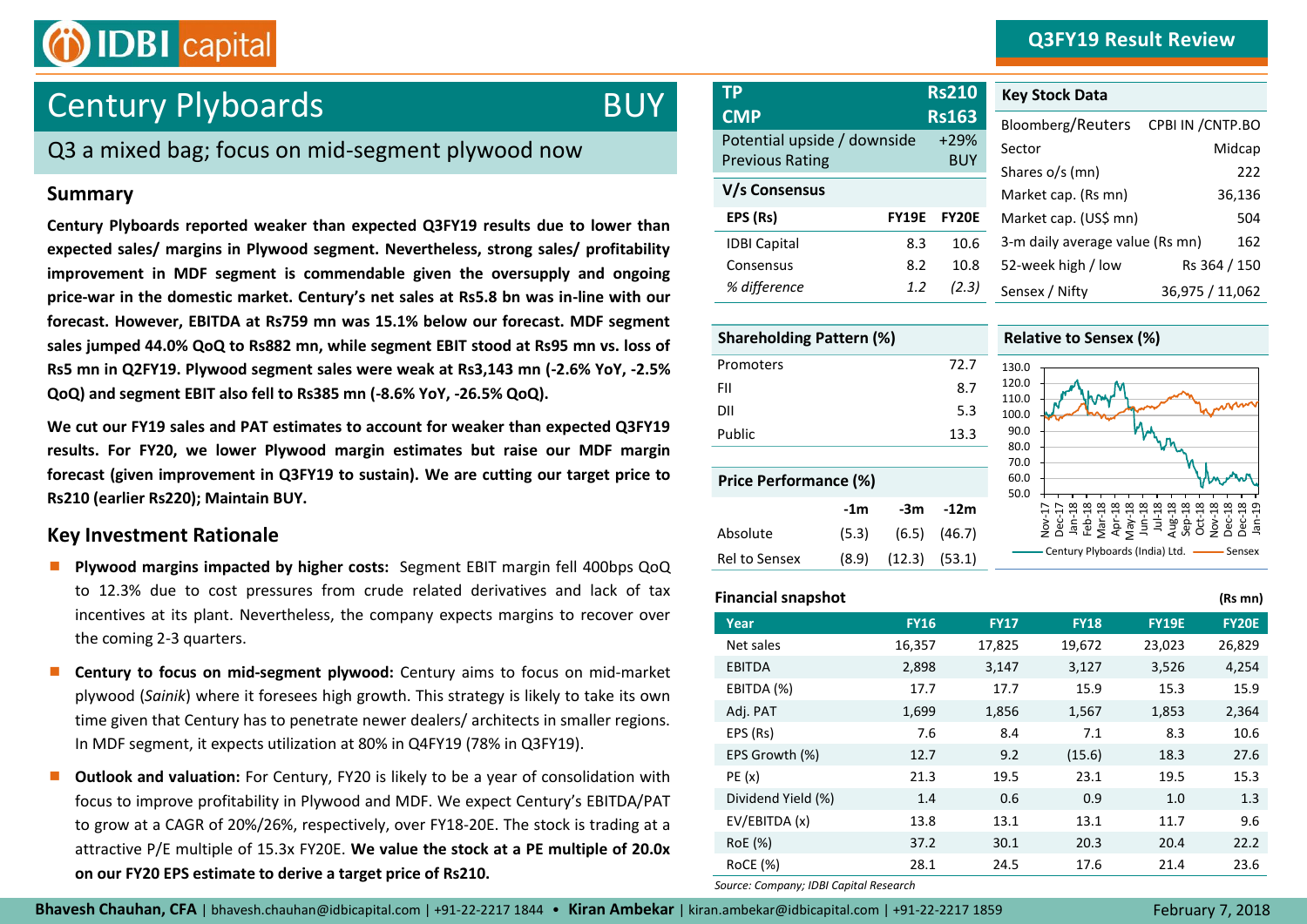### **Exhibit 1: Quarterly Snapshot (Rs mn)**

| <b>Year-end: March</b> | Q3Y19 | Q2Y19 | <b>QoQ</b> (%) | <b>Q3FY18</b> | <b>YoY</b> (%) |
|------------------------|-------|-------|----------------|---------------|----------------|
| <b>Net sales</b>       | 5,789 | 5,644 | 2.6            | 5,099         | 13.5           |
| Expenditure            | 5,030 | 4,902 | 2.6            | 4,222         | 19.1           |
| <b>EBITDA</b>          | 759   | 742   | 2.3            | 878           | (13.5)         |
| EBITDA margin (%)      | 13.1  | 13.2  | $(3)$ bps      | 17.2          | (409)bps       |
| Interest               | 62    | 155   | (59.7)         | 63            | (0.3)          |
| Depreciation           | 136   | 113   | 20.8           | 263           | (48.3)         |
| <b>PBT</b>             | 577   | 485   | 19.0           | 594           | (3.0)          |
| Tax                    | 162   | 106   | 52.6           | 128           | 27.3           |
| <b>PAT</b>             | 414   | 378   | 9.5            | 467           | (11.2)         |
| Adj. diluted EPS (Rs)  | 1.9   | 1.7   | 9.5            | 2.1           | (11.2)         |

*Source: Company; IDBI Capital Research*

### **Exhibit 2: Actual vs. Estimates (Rs mn)**

|                       | Q3FY19E | Q3FY19A | Variance (%) |
|-----------------------|---------|---------|--------------|
| Net sales             | 5,959   | 5,789   | (2.8)        |
| EBTIDA                | 894     | 759     | (15.1)       |
| Margin (%)            | 15.0    | 13.1    | (189)bps     |
| PAT                   | 497     | 414     | (16.6)       |
| Adj. diluted EPS (Rs) | 2.2     | 1.9     | (16.6)       |
|                       |         |         |              |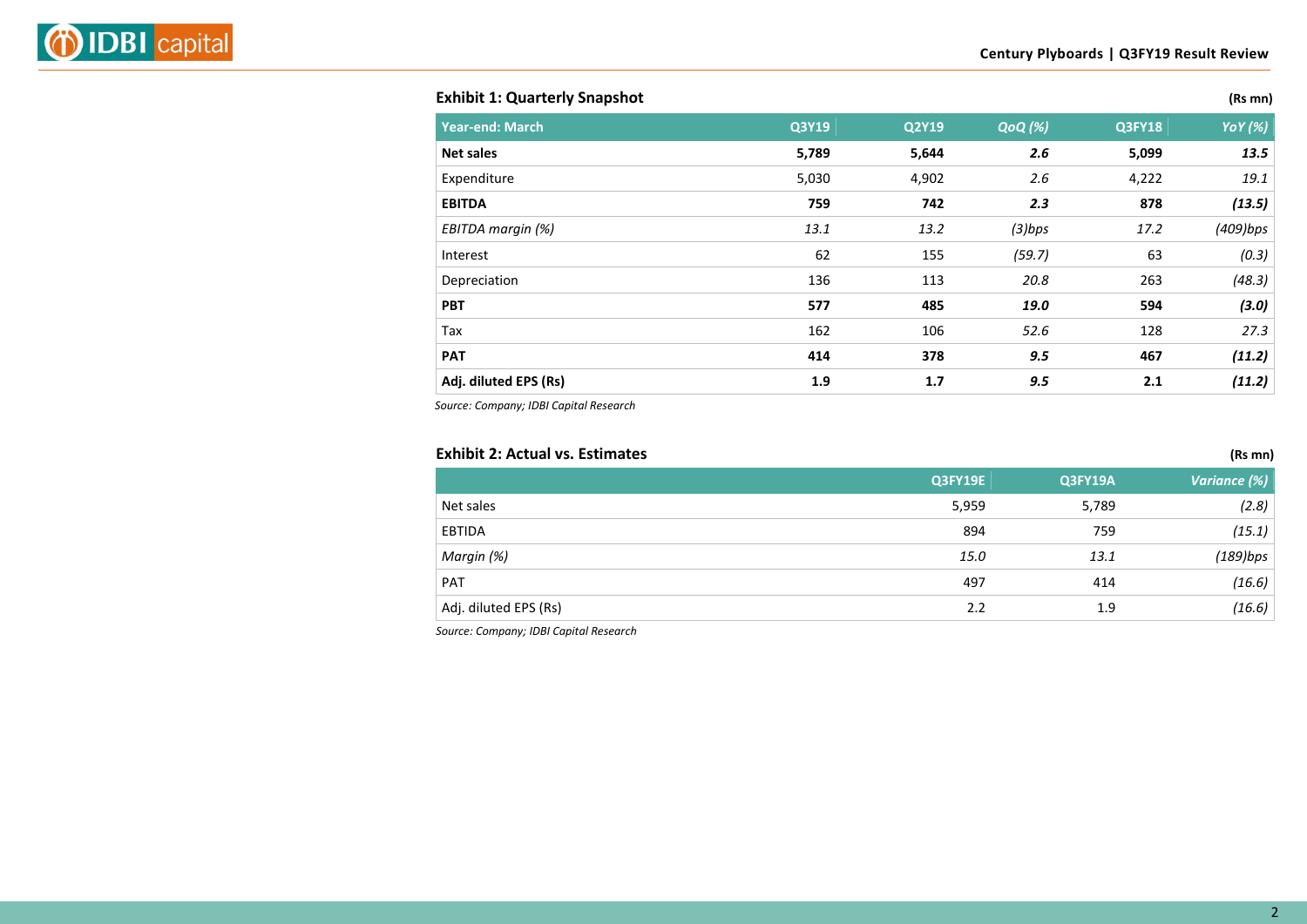



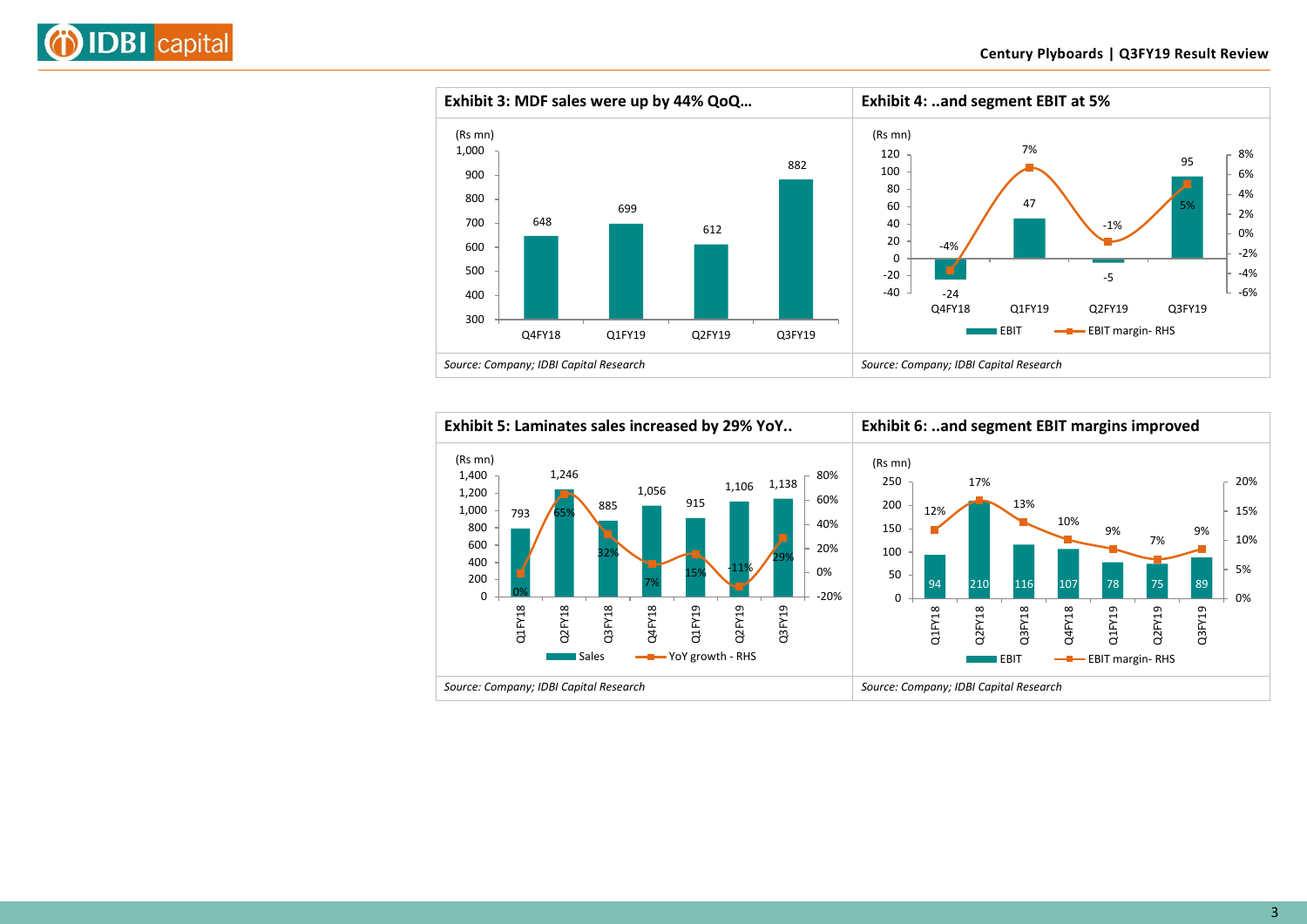



#### **Exhibit 9: Change in estimates**

| <b>FY19E</b> |            |            |        | <b>FY20E</b> |            |
|--------------|------------|------------|--------|--------------|------------|
| Old          | <b>New</b> | $(\%)$ Chg | Old    | <b>New</b>   | $(\%)$ Chg |
| 24,039       | 23,023     | (4.2)      | 27,431 | 26,829       | (2.2)      |
| 3,385        | 3,086      | (8.8)      | 4,277  | 3,760        | (12.1)     |
| 14.1         | 13.4       | $(69)$ bps | 15.6   | 14.0         | (158)bps   |
| 2,050        | 1,853      | (9.6)      | 2,479  | 2,364        | (4.6)      |
| 9.2          | 8.3        | (9.6)      | 11.2   | 10.6         | (5.0)      |
|              |            |            |        |              |            |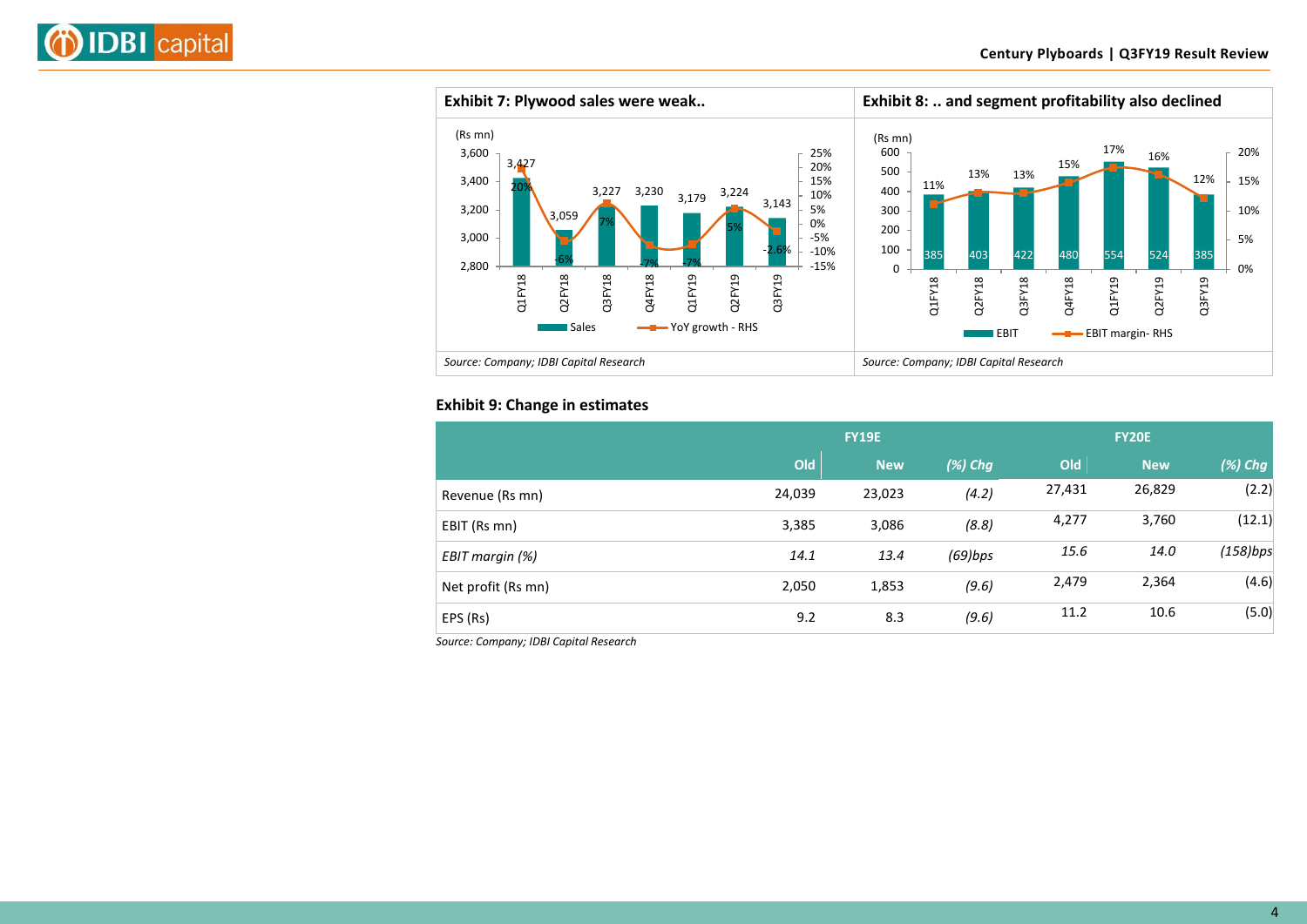

# **Financial Summary**

| <b>Profit &amp; Loss Account</b> |             |             |              | (Rs mn)      |
|----------------------------------|-------------|-------------|--------------|--------------|
| <b>Year-end: March</b>           | <b>FY17</b> | <b>FY18</b> | <b>FY19E</b> | <b>FY20E</b> |
| <b>Net sales</b>                 | 17,825      | 19,672      | 23,023       | 26,829       |
| Growth (%)                       | 9.0         | 10.4        | 17.0         | 16.5         |
| Operating expenses               | (14, 904)   | (16, 612)   | (19, 570)    | (22, 656)    |
| <b>EBITDA</b>                    | 3,147       | 3,127       | 3,526        | 4,254        |
| Growth (%)                       | 8.6         | (0.6)       | 12.8         | 20.6         |
| Depreciation                     | (524)       | (810)       | (440)        | (494)        |
| <b>EBIT</b>                      | 2,623       | 2,317       | 3,086        | 3,760        |
| Interest paid                    | (286)       | (327)       | (616)        | (608)        |
| Other income                     |             |             |              |              |
| Pre-tax profit                   | 2,337       | 1,990       | 2,471        | 3,152        |
| Tax                              | (481)       | (424)       | (618)        | (788)        |
| Effective tax rate (%)           | 20.6        | 21.3        | 25.0         | 25.0         |
| Minority Interest                |             |             |              |              |
| Net profit                       | 1,856       | 1,567       | 1,853        | 2,364        |
| Adjusted net profit              | 1,856       | 1,567       | 1,853        | 2,364        |
| Growth (%)                       | 9.2         | (15.6)      | 18.3         | 27.6         |
| Shares o/s (mn nos)              | 222         | 222         | 222          | 222          |

| <b>Cash Flow Statement</b>    |                |                |                | (Rs mn)      |
|-------------------------------|----------------|----------------|----------------|--------------|
| <b>Year-end: March</b>        | <b>FY17</b>    | <b>FY18</b>    | <b>FY19E</b>   | <b>FY20E</b> |
| Pre-tax profit                | 2,337          | 1,990          | 2,471          | 3,152        |
| Depreciation                  | 524            | (153)          | 440            | 494          |
| Tax paid                      | (531)          | (425)          | (618)          | (788)        |
| Chg in working capital        | 867            | (329)          | (588)          | (690)        |
| Other operating activities    |                |                |                |              |
| Cash flow from operations (a) | 3,196          | 1,082          | 1,705          | 2,169        |
| Capital expenditure           | (2,958)        | (1, 128)       | (1, 182)       | (900)        |
| Chg in investments            | (464)          | (0)            |                |              |
| Other investing activities    | $\overline{a}$ |                |                |              |
| Cash flow from investing (b)  | (3, 422)       | (1, 128)       | (1, 182)       | (900)        |
| Equity raised/(repaid)        |                | $\overline{a}$ | $\overline{a}$ |              |
| Debt raised/(repaid)          | 1,525          | (544)          | 500            | (500)        |
| Dividend (incl. tax)          | 267            | 392            | 463            | 591          |
| Chg in minorities             |                |                |                |              |
| Other financing activities    |                |                |                |              |
| Cash flow from financing (c)  | 1,792          | (152)          | 963            | 91           |
| Net chg in cash $(a+b+c)$     | 1,566          | (198)          | 1,486          | 1,360        |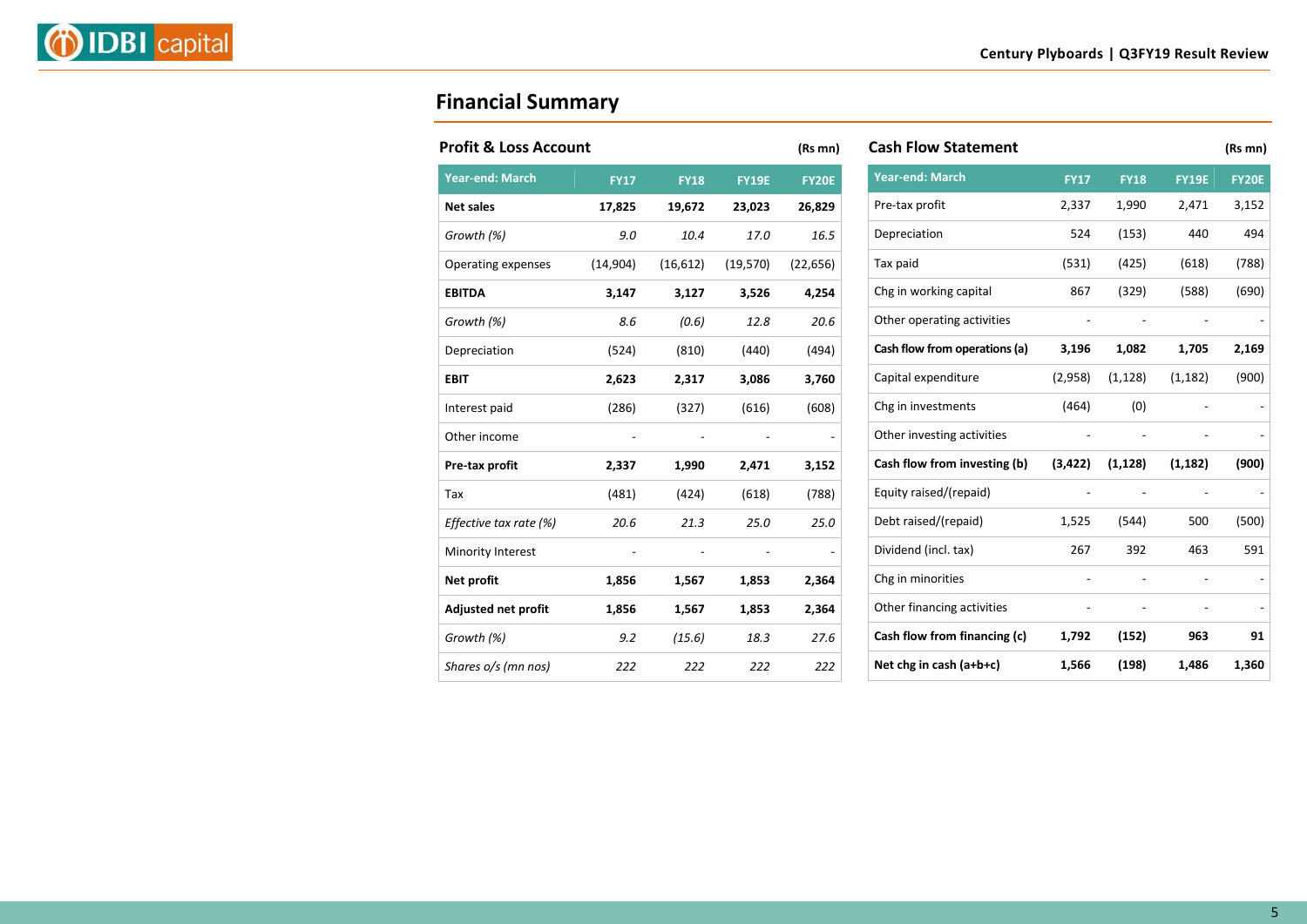|--|--|

| <b>Balance Sheet</b>                  |                |             |              | (Rs mn)      |
|---------------------------------------|----------------|-------------|--------------|--------------|
| <b>Year-end: March</b>                | <b>FY17</b>    | <b>FY18</b> | <b>FY19E</b> | <b>FY20E</b> |
| Net fixed assets                      | 5,336          | 6,618       | 7,359        | 7,765        |
| Investments                           | 960            | 960         | 960          | 960          |
| Other non-curr assets                 | 1,132          | 1,067       | 1,067        | 1,067        |
| <b>Current assets</b>                 | 8,119          | 7,947       | 9,650        | 11,135       |
| Inventories                           | 2,638          | 3,382       | 3,958        | 4,613        |
| <b>Sundry Debtors</b>                 | 3,353          | 3,145       | 3,785        | 4,410        |
| Cash and Bank                         | 538            | 165         | 447          | 418          |
| Loans and advances                    | 46             | 139         | 163          | 190          |
| <b>Total assets</b>                   | 15,547.225     | 16,592.76   | 19,037       | 20,928       |
|                                       |                |             |              |              |
| <b>Shareholders' funds</b>            | 7,086          | 8,379       | 9,769        | 11,542       |
| Share capital                         | 223            | 223         | 223          | 223          |
| Reserves & surplus                    | 6,864          | 8,157       | 9,547        | 11,320       |
| <b>Total Debt</b>                     | 5,573          | 5,029       | 5,529        | 5,029        |
| Secured loans                         | 5,571          | 5,022       | 5,522        | 5,022        |
| Unsecured loans                       | $\overline{2}$ | 7           | 7            | 7            |
| <b>Other liabilities</b>              | 104            | 101         | 4            | 4            |
| Curr Liab & prov                      | 2,784          | 3,083       | 3,734        | 4,352        |
| <b>Current liabilities</b>            | 2,773          | 3,068       | 3,716        | 4,331        |
| Provisions                            | 11             | 15          | 18           | 21           |
| <b>Total liabilities</b>              | 8,461          | 8,213       | 9,268        | 9,385        |
| <b>Total equity &amp; liabilities</b> | 15,547         | 16,593      | 19,037       | 20,927       |
| <b>Book Value (Rs)</b>                | 32             | 38          | 44           | 52           |

| <b>Financial Ratios</b> |  |
|-------------------------|--|
|-------------------------|--|

| <b>Year-end: March</b>                       | <b>FY17</b> | <b>FY18</b> | <b>FY19E</b> | <b>FY20E</b> |
|----------------------------------------------|-------------|-------------|--------------|--------------|
| Adj EPS (Rs)                                 | 8.4         | 7.1         | 8.3          | 10.6         |
| Adj EPS growth (%)                           | 9.2         | (15.6)      | 18.3         | 27.6         |
| EBITDA margin (%)                            | 17.7        | 15.9        | 15.3         | 15.9         |
| Pre-tax margin (%)                           | 13.1        | 10.1        | 10.7         | 11.7         |
| <b>ROE</b> (%)                               | 30.1        | 20.3        | 20.4         | 22.2         |
| <b>ROCE</b> (%)                              | 24.5        | 17.6        | 21.4         | 23.6         |
| Turnover & Leverage ratios (x)               |             |             |              |              |
| Asset turnover (x)                           | 1.4         | 1.2         | 1.3          | 1.3          |
| Leverage factor (x)                          | 2.1         | 2.1         | 2.0          | 1.9          |
| Net margin (%)                               | 10.4        | 8.0         | 8.0          | 8.8          |
| Net Debt / Equity (x)                        | 0.7         | 0.6         | 0.5          | 0.4          |
| <b>Working Capital &amp; Liquidity ratio</b> |             |             |              |              |
| Inventory days                               | 54          | 63          | 63           | 63           |
| Receivable days                              | 69          | 58          | 60           | 60           |
| Payable days                                 | 35          | 39          | 39           | 39           |
|                                              |             |             |              |              |

#### **Valuation**

| <b>Year-end: March</b> | <b>FY17</b> | <b>FY18</b> | <b>FY19E</b> | <b>FY20E</b> |
|------------------------|-------------|-------------|--------------|--------------|
| P/E(x)                 | 19.5        | 23.1        | 19.5         | 15.3         |
| Price / Book value (x) | 5.1         | 4.3         | 3.7          | 3.1          |
| PCE(x)                 | 15.2        | 15.2        | 15.8         | 12.6         |
| EV / Net sales (x)     | 2.3         | 2.1         | 1.8          | 1.5          |
| EV / EBITDA (x)        | 13.1        | 13.1        | 11.7         | 9.6          |
| Dividend Yield (%)     | 0.6         | 0.9         | 1.0          | 1.3          |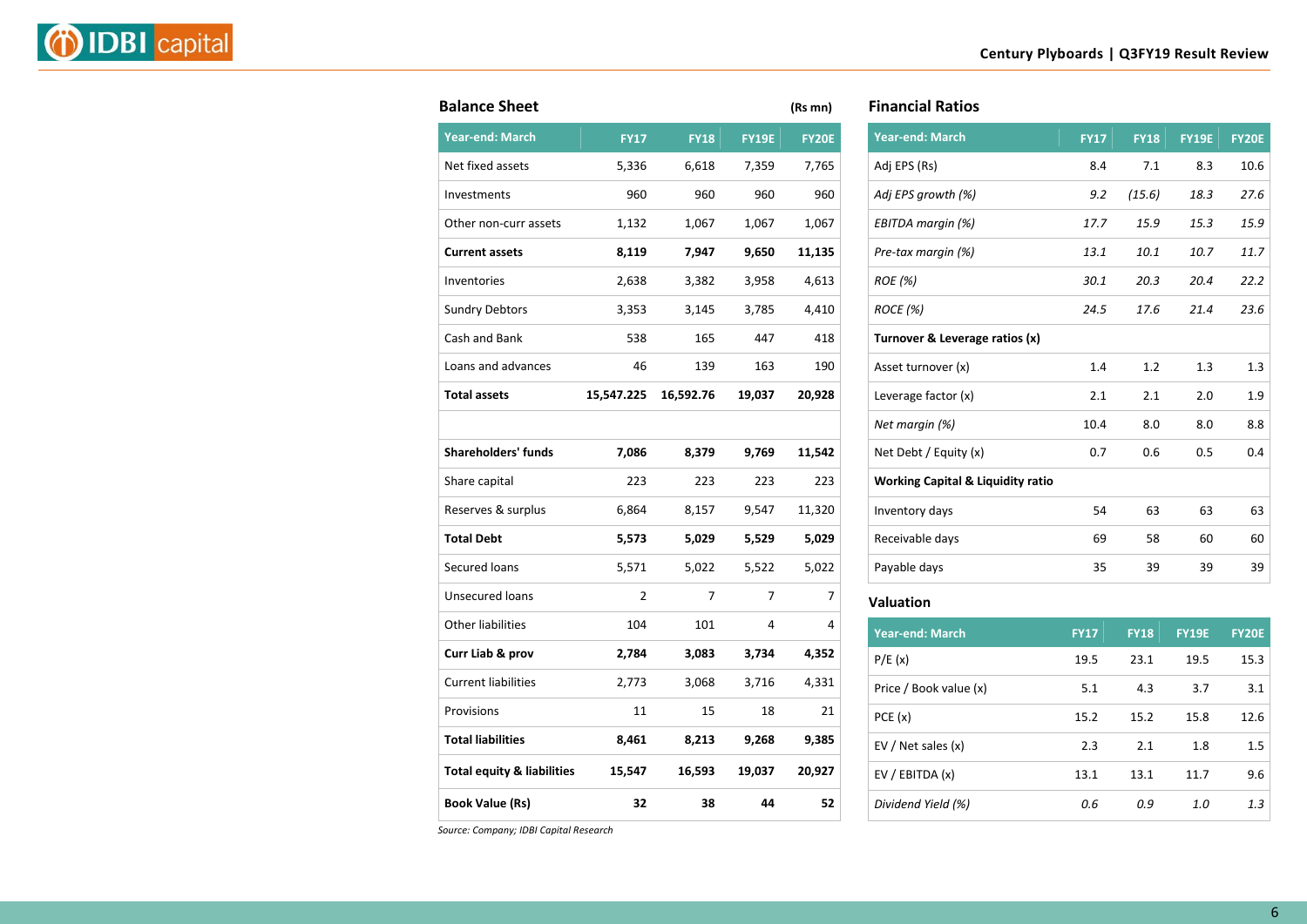#### **Key to Ratings Stocks:**

**BUY:** Absolute return of 15% and above; **ACCUMULATE:** 5% to 15%; **HOLD:** Upto ±5%; **REDUCE:** -5% to -15%; **SELL:** -15% and below.

#### **IDBI Capital Markets & Securities Ltd.**

#### **Equity Research Desk**

6th Floor, IDBI Tower, WTC Complex, Cufee Parade, Colaba, Mumbai – 400 005. Phones: (91-22) 2217 1700; Fax: (91-22) 2215 1787; Email: info@idbicapital.com **SEBI Registration:** BSE & NSE (Cash & FO) – INZ000007237, NSDL – IN-DP-NSDL-12-96, Research – INH000002459, CIN – U65990MH1993GOI075578 **Compliance Officer:** Christina D'souza; Email: compliance@idbicapital.com; Telephone: (91-22) 2217 1907

**Disclaimer**

This report has been published by IDBI Capital Markets & Securities Ltd. (hereinafter referred to as "IDBI Capital") for private circulation. This report should not be reproduced or copied or made available to others. No p initiate contact with you for the purposes of elaborating or following up on the information contained in this report. The information contained herein is strictly confidential and meant for solely for the selected recipie or distributed, in part or in whole, to any other person or to the media or reproduced in any form, without the prior written consent of IDBI Capital.

Recipients may not receive this report at the same time as other recipients. IDBI Capital will not treat recipients as customers by virtue of their receiving this report.

The information contained herein is from the public domain or sources believed to be reliable, but we do not make any representation or warranty that it is accurate, complete or up-to-date and it should not be relied upon ensure that information given is at the time believed to be fair and correct and opinions based thereupon are reasonable, due to the very nature of research it cannot be warranted or represented that it is accurate or comp as this report includes current or historical information, it is believed to be reliable, although its accuracy and completeness cannot be guaranteed.

Opinions expressed are current opinions as of the date appearing on this material only. While we endeavor to update on a reasonable basis, the information discussed in this material, IDBI Capital, its directors, employees information current. Further there may be regulatory, compliance, or other reasons that prevent us from doing so.

Prospective investors and others are cautioned that any forward-looking statements are not predictions and may be subject to change without notice.

IDBI Capital, its directors and employees and any person connected with it, will not in any way be responsible for the contents of this report or for any losses, costs, expenses, charges, including notional losses/lost opp acting on any information/material contained in the report.

This is not an offer to sell or a solicitation to buy any securities or an attempt to influence the opinion or behavior of investors or recipients or provide any investment/tax advice.

This report is for information only and has not been prepared based on specific investment objectives. The securities discussed in this report may not be suitable for all investors. Investors must make their own investment goals and financial position and based on their own analysis.

Trading in stocks, stock derivatives, and other securities is inherently risky and the recipient agrees to assume complete and full responsibility for the outcomes of all trading decisions that the recipient makes, includi

Opinions, projections and estimates in this report solely constitute the current judgment of the author of this report as of the date of this report and do not in any way reflect the views of IDBI Capital, its directors, o

This report is not directed or intended for distribution to, or use by, any person or entity who is a citizen or resident of or located in any locality, state, country or other jurisdiction, where such distribution, public which would subject IDBI Capital and associates to any registration or licensing requirement within such jurisdiction. The securities described herein may or may not be eligible for sale in all jurisdictions or to certain may come are required to inform themselves of and to observe such restriction.

E-mail is not a secure method of communication. IDBI Capital cannot accept responsibility for the accuracy or completeness of any e-mail message or any attachment(s).

This transmission could contain viruses, be corrupted, destroyed, incomplete, intercepted, lost or arrived late. IDBI Capital, its directors or employees or associates accept no liability for any damage caused, directly or

# **DIDBI** capital

Dealing (91-22) 6836 1111 dealing@idbicapital.com